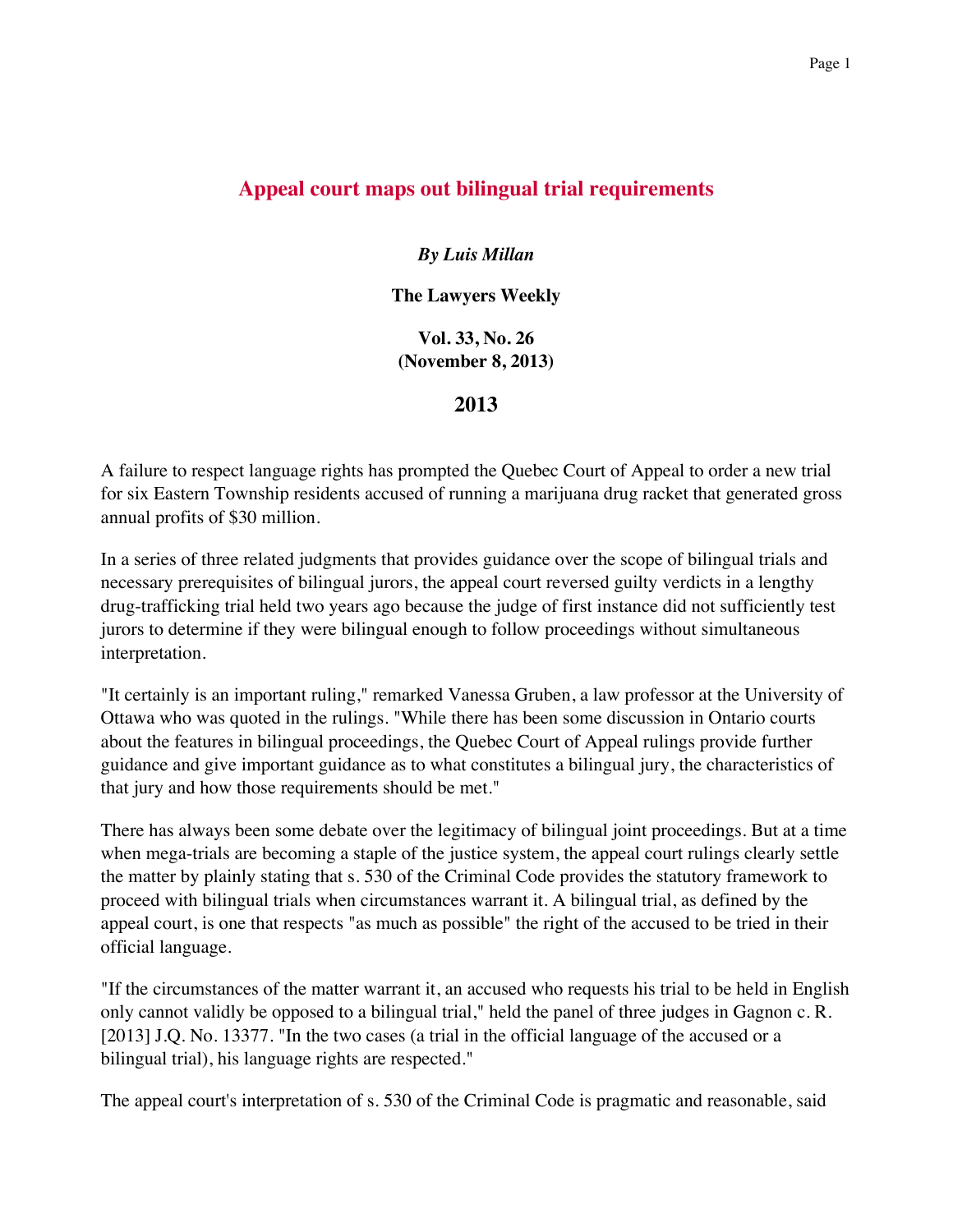Stéphane Beaulac, a law professor at the Université de Montréal. The appeal court sought to balance the rights of the accused to be tried in his official language with the need to have joint proceedings in order to ensure a "certain efficiency" with the administration of justice, added Beaulac, who teaches international human rights law, public international law and statutory interpretation.

"Ideally a trial should be held in the official language of the accused," said Beaulac, "but there are considerations other than the individual interests of the accused that come into play. It is in the interest of society to have a certain efficiency in the administration of justice. A bilingual trial, while not an ideal solution, appears to be reasonable."

However, Louis Belleau, a Montreal lawyer who successfully pleaded the case before the appeal court, wonders about the practical impact of the judgment. The ruling, points out Belleau, does not provide guidance over what proportion of a bilingual trial should be conducted in the official language of the accused. "A trial could therefore be held 80 per cent of the time in a language that is not the official language of the accused, yet it is still deemed to be a bilingual trial," noted Belleau. "That in my opinion affects the right of the accused."

The appeal court did establish a set of norms that should be used by judges to determine whether a candidate for a bilingual jury is competent in both languages, even though it acknowledges that it is "difficult to establish with precision" the degree of bilingualism that is required by law to qualify as a bilingual juror. Unlike what the trial judge did, it is not necessary to have a jury composed of half English-speaking jurors and the other half French-speaking. "That adds little to the character of a bilingual trial," pointed out the appeal court.

A bilingual jury should, however, be composed of individuals who can easily evaluate the weight of the evidence, regardless of whether it is presented in French or English and without the use of an interpreter. The bilingual juror should also be "sensitive" to the subtleties of the two official languages, and be capable of understanding a lawyer's questions or objections, testimony by witnesses, and directives issued by the judge. A bilingual juror should also be able to deliberate in both official languages, and able to express themselves or understand without difficulty the language used by other members of the jury.

"What I take away from this decision is that a bilingual jury is certainly more than an ability to deliberate in either of the official languages?--?it is much more than that," said Gruben.

That did not take place at the long drug trafficking trial involving Werner Kyling, a 71-year-old Quebecer alleged to be one of the province's most prolific marijuana smugglers. (In April 2011, a jury found Kyling and five others, including his daughter, guilty on drug-trafficking or similar charges). The trial judge left it up to members to the jury to determine their own linguistic abilities. He also failed to conduct a "rigorous verification process" to ensure that jury members had at least "a rudimentary knowledge" of the two official languages in order to "recognize the complexity of the case and the technical nature of much of the evidence as well as the nuances of the language," found the appeal court.